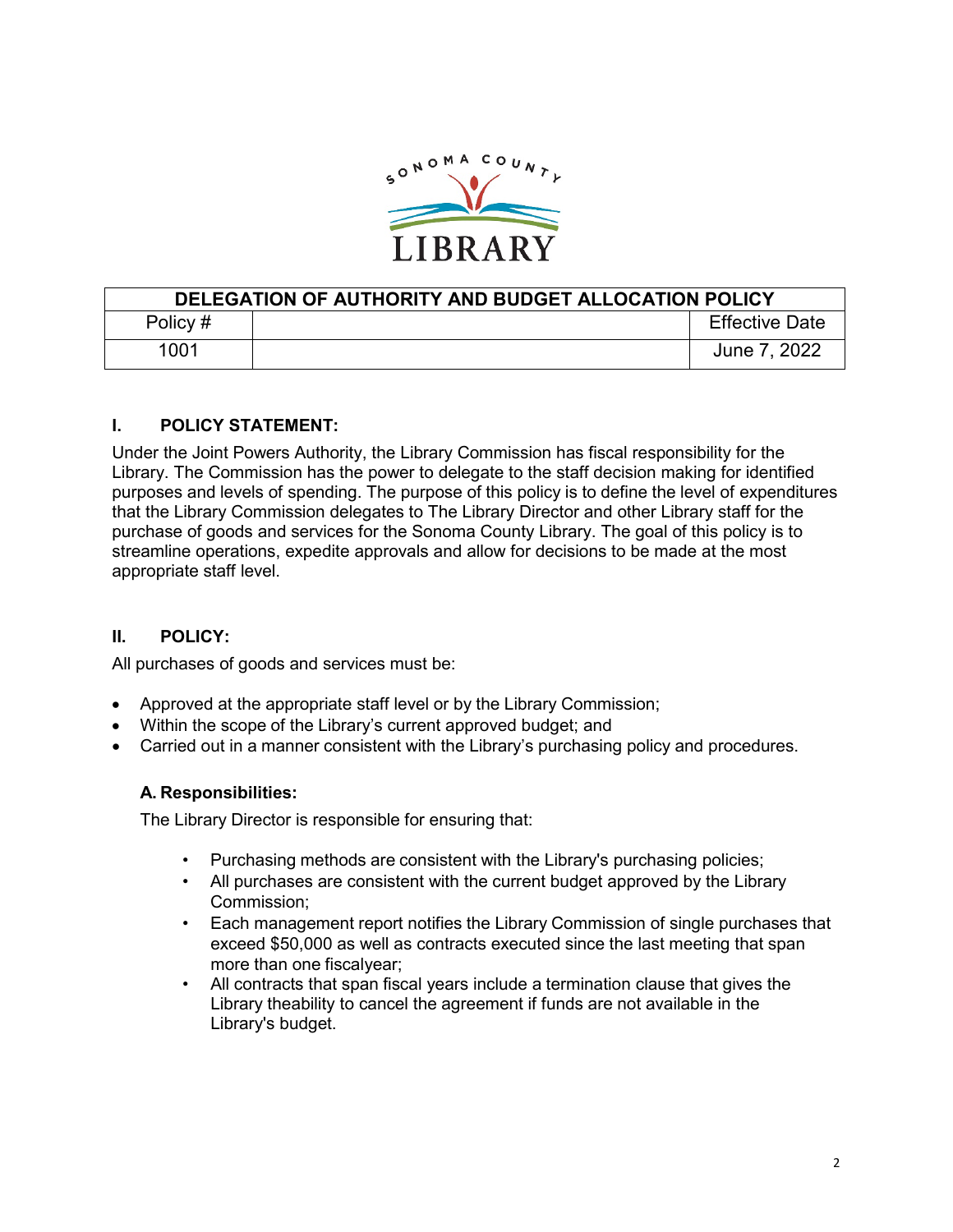### **Regulations**

Procurement of goods and services within the scope of the current fiscal years budgeted expenditures will be delegated as follows:

| <b>Type of Purchase:</b>                                                                                                                                         | Delegation (minimum level):                                                                                                                     |  |
|------------------------------------------------------------------------------------------------------------------------------------------------------------------|-------------------------------------------------------------------------------------------------------------------------------------------------|--|
| Purchase of goods, services, maintenance and repair<br>up to \$500                                                                                               | <b>Branch Managers</b>                                                                                                                          |  |
| Purchase of goods, services, maintenance and repair<br>up to \$3,000.                                                                                            | <b>Youth Services Administrator</b><br><b>Adult Services Administrator</b>                                                                      |  |
| Purchase of goods, services, maintenance and repair<br>up to \$5,000                                                                                             | Division Managers,<br>Human Resources Manager,<br>Communications Manager,<br><b>Facilities Manager</b><br><b>Information Technology Manager</b> |  |
| Purchase of goods, services, maintenance and repair<br>up to \$10,000                                                                                            | <b>Chief Financial Officer</b>                                                                                                                  |  |
| Purchase of goods, services, maintenance and repair<br>up to \$50,000                                                                                            | <b>Deputy Library Director</b>                                                                                                                  |  |
| Purchase of goods, services, maintenance and repair<br>up to \$75,000                                                                                            | <b>Library Director</b>                                                                                                                         |  |
| Capital expenses up to \$10,000 for construction<br>projects, including IT projects, previously approved by<br>the Library Commission                            | <b>Facilities Manager</b><br>Information Technology Manager                                                                                     |  |
| Capital expenses up to \$150,000 for construction<br>projects previously approved by the Library<br>Commission                                                   | <b>Library Director</b>                                                                                                                         |  |
| Leases, other than building leases, with a term of not<br>greater than 36 months and total lease payments not<br>to exceed \$75,000, over the term of the lease. | <b>Library Director</b>                                                                                                                         |  |

*Note: For reference, County of Sonoma guidelines allow services contracts up to \$100,000 and construction contracts up to \$200,000 with the Board of Supervisors' advance approval, as longas purchasing guidelines are followed.* 

### **III. REVISION HISTORY:**